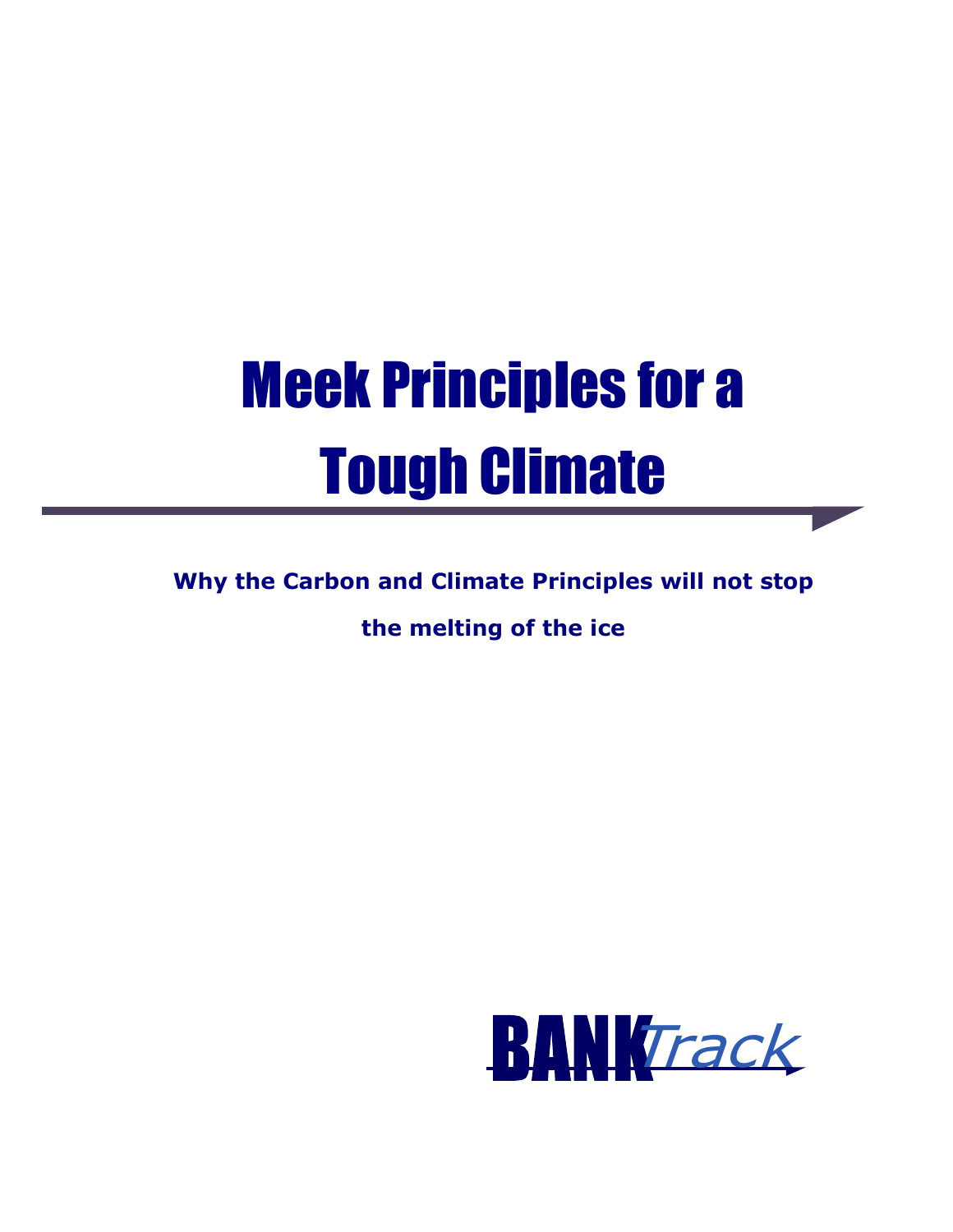#### **A tough climate**

In December 2009, the world community will convene in Copenhagen, Denmark to try to hammer out a new post-Kyoto global framework to combat climate change.<sup>1</sup> The UN Climate Summit will take place in a context of growing public concern and a near universal scientific consensus on the severity of the threat posed by anthropogenic climate change. Contrary to earlier summits, few at the table will question the need to act swiftly and boldly as a world community, so as to avoid catastrophic climate change from unfolding.

Whatever the outcome of the summit, much of the wrestling between the parties will focus on where the massive funds for mitigation and adaptation measures are to be found, and how they are to be allocated. Public funds will not be sufficient to cover the astronomical bill alone, so the private finance sector will be expected to play a key role in mobilizing necessary resources. The questionable assumption here is that banks and private investors are part of the solution, rather than the problem.

#### **Time for Principles**

In response to this growing expectation about the role of private finance in combating climate change, two groups of prominent financial institutions last year adopted two different sets of voluntary frameworks for managing the climate impact of their operations.

In February 2008, a group of US banks released the 'Carbon Principles' a common procedural approach for assessing carbon risks faced by companies building new coalfired electric power plants in the United States.<sup>2</sup> The principles were designed to address the risks associated with regulatory uncertainty, and were also a direct response to growing public concern over the proliferation of plans for more than one hundred new coal-fired power plants that, if built, will lock the United States into a carbon-intensive, coal-dependent future with millions of tons of new and additional CO2 emissions every year.

Then in December, a second group of international banks and insurance companies, under the auspices of the Climate Group, released the 'Climate Principles'.<sup>3</sup> Broader in scope and ambition than the Carbon Principles, the Climate Principles seek to 'establish best-practice standards for financial institutions to address the implications of climate change across their entire range of advisory, lending, investing, and insurance services'. While the Climate Principles were endorsed by only three leading international banks and two insurance companies, $<sup>4</sup>$  its proponents hope the Principles</sup> become the leading climate policy standard for the finance sector.

<sup>1</sup> http://en.cop15.dk/

<sup>&</sup>lt;sup>2</sup> Citi, JPMorgan Chase and Merrill Lynch, Later joined by Bank of America, Credit Suisse and Wells Fargo, see www.carbonprinciples.org

<sup>&</sup>lt;sup>3</sup> The climate Group is a UK based initiative bringing governments and business together to 'set the world economy on the path to a low-carbon, prosperous future'.

http://www.theclimategroup.org/about/corporate\_leadership/climate\_principles

<sup>4</sup> Credit Agricole, HSBC, Munich Re, Standard Chartered, Swiss Re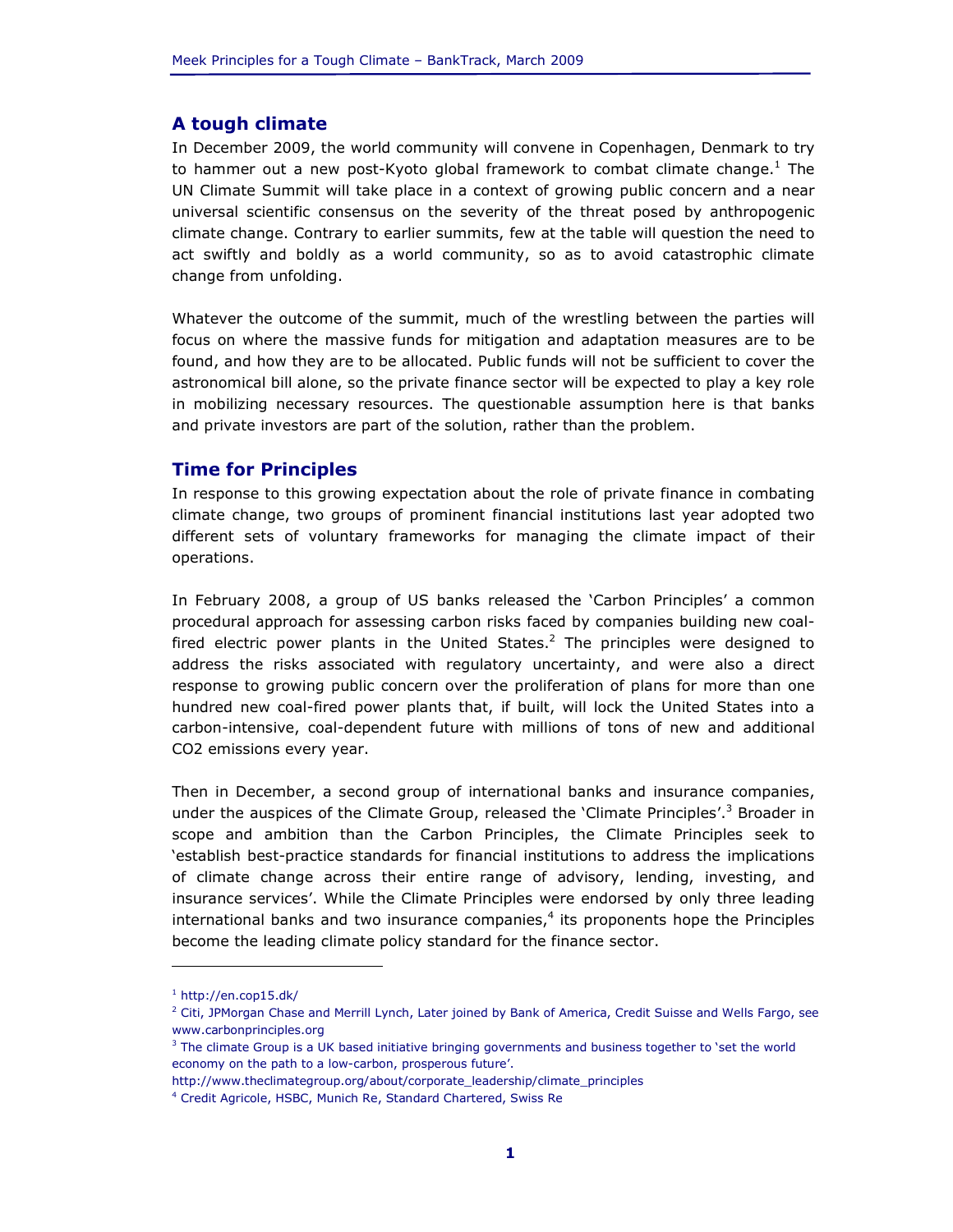#### **A meek response**

BankTrack welcomes the fact that the signatories to the Carbon Principles and the Climate Principles acknowledge that they must do their part in combating climate change. Given the potential climate impacts -- both positive and negative -- of the finance sector's role in mobilizing and allocating capital and investment, there is a compelling need for a robust sector-wide climate safeguard standard or code of conduct for the banking sector.

However, rather than a bold new initiative, both the Climate Principles and the Carbon Principles are deeply disappointing. While they both contain elements that are useful, neither in its present form addresses climate change risks with the rigor, urgency or ambition that the challenge at hand plainly requires. To appropriately respond to this challenge, financial institutions must adopt strong climate protection performance policies and strategic objectives and climate management tools and oversight mechanisms that are as comprehensive and rigorous as those that they already use to ensure compliance with other corporate policies and strategic objectives, such as their credit rating and risk management frameworks or their human resources policies.

Both the Climate Principles and the Carbon Principles fall short of this basic test. Too often, they contain vague or aspirational procedural provisions where substantive, outcome-oriented standards are required. The Carbon Principles are not a performance standard; they are primarily a set of due diligence procedures. More troubling, the existence of the Carbon Principles has not stopped signatory banks from financing new coal plants. The Climate Principles aspire to establish climate performance standards for their financing, but have not yet established a formal process to do so. As a result, both principles do not provide any performance benchmarks for evaluating whether signatories –or their clients- are actually changing their business practices and portfolio decisions to reduce their climate impacts.

In many cases, these frameworks also do not address the risk that their services will actually exacerbate the climate crisis. Rather, they focus on the risks posed to the banks by potential climate change and the uncertainty around anticipated regulatory responses to climate change. Since these issues should already be considered in the exercise of prudent business practice and existing fiduciary duties, it is often not clear that the Climate and Carbon Principles prescribe any action that would differ from business as usual.

Both the Climate Principles and the Carbon Principles appropriately emphasize the wide range of attractive business opportunities that financial institutions will have in helping to facilitate the implementation of low carbon solutions to the climate crisis. But neither initiative recognizes what climate science and common sense clearly tell us: certain other greenhouse gas (GHG) intensive activities are so inherently destabilizing that they can no longer be responsibly funded. No bright lines are drawn, no technologies are excluded, nothing is off the table.

Both the Carbon Principles and the Climate Principles fail to acknowledge that moving *towards* a low carbon economy also implies taking steps towards phasing out and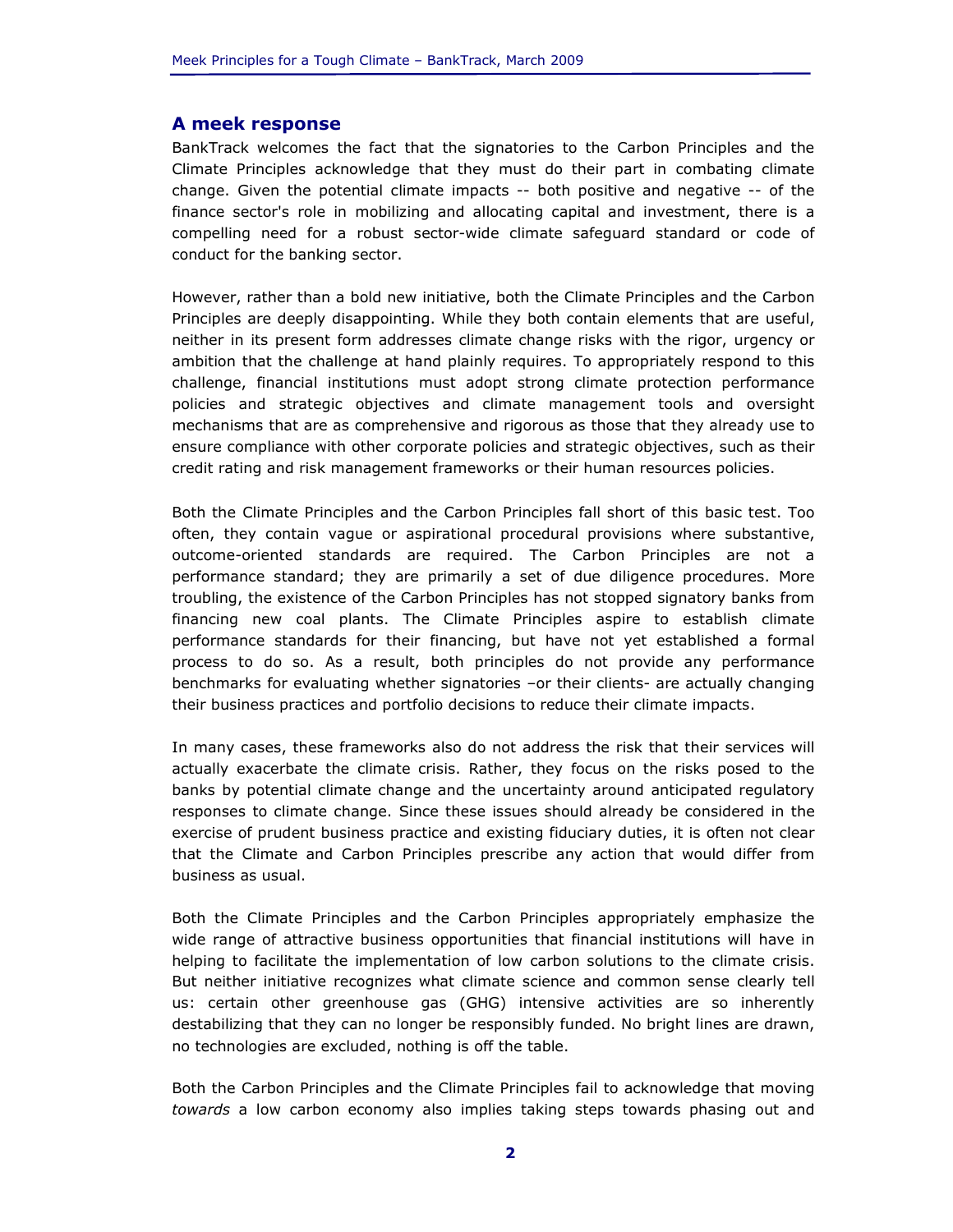*abandoning* the fossil fuel-based economy; such an acknowledgement would by necessity redirect the finance sector away from its continuing financing for the expansion of the oil, gas and coal industry, and fully commit itself to finance the transition towards safe, low and no carbon energy options.<sup>5</sup> While the signatories recognize that they will be operating in an increasingly carbon-constrained business environment going forward, they continue to finance the dirtiest, most backward carbon-intensive technologies.

The inevitable conclusion from reviewing both sets of principles is that even if they were to be adopted tomorrow by every financial institution in the world, they would only result in, at best, a moderate departure from existing business practices. The financing of oil, gas and coal exploration projects from the Arctic to the Antarctic, the construction of pipelines crisscrossing every continent, and the installation of hundreds of new fossil-fuelled power plants that will cast a deep carbon shadow over the planet for decades to come would continue unabated. This is not the response needed to the alarming situation at hand.

#### **Ambition needed**

 $\overline{a}$ 

BankTrack calls upon leading financial institutions to develop a robust framework of climate policies and practices whose ambition is commensurate with the scale of the challenge at hand. BankTrack calls on the Carbon Principles banks, and the Climate Group and its partners, to dramatically ratchet up their ambitions for the finance sector if either of these sets of Principles are to develop credibility as a leading initiative. Such a framework must recognize:

- the scientific consensus on the urgency of the climate crisis and the need to dramatically reduce the level of greenhouse gas emissions as quickly as possible;
- the need for the wide-scale phase-out and replacement of existing carbonintensive technologies and practices over relatively short-time horizons;
- the urgent need for strong, comprehensive, performance-based climate policies in priority greenhouse-gas intensive sectors;
- the need for a clearly-defined time-bound program of work to develop rigorous performance standards for avoiding, minimizing, and publicly reporting on all financed emissions;
- the need to incorporate appropriate mechanisms for external stakeholder participation.

#### **A different approach; the Kiribati Principles**

In 2007 BankTrack called upon banks to abandon window dressing efforts and start developing climate policies and practices that make a real difference to the climate. BankTrack urged banks to do the following:<sup>6</sup>

<sup>&</sup>lt;sup>5</sup> In the vision of BankTrack this would also exclude nuclear energy and large hydro as viable energy options. See position paper mentioned in footnote 8.

<sup>&</sup>lt;sup>6</sup> This outline of bank policies was subsequently dubbed 'the Kiribati Principles', after one of the many lowlying land areas in the world about to be submerged as a result of climate change, and to emphasise the urgency of the situation. For the paper see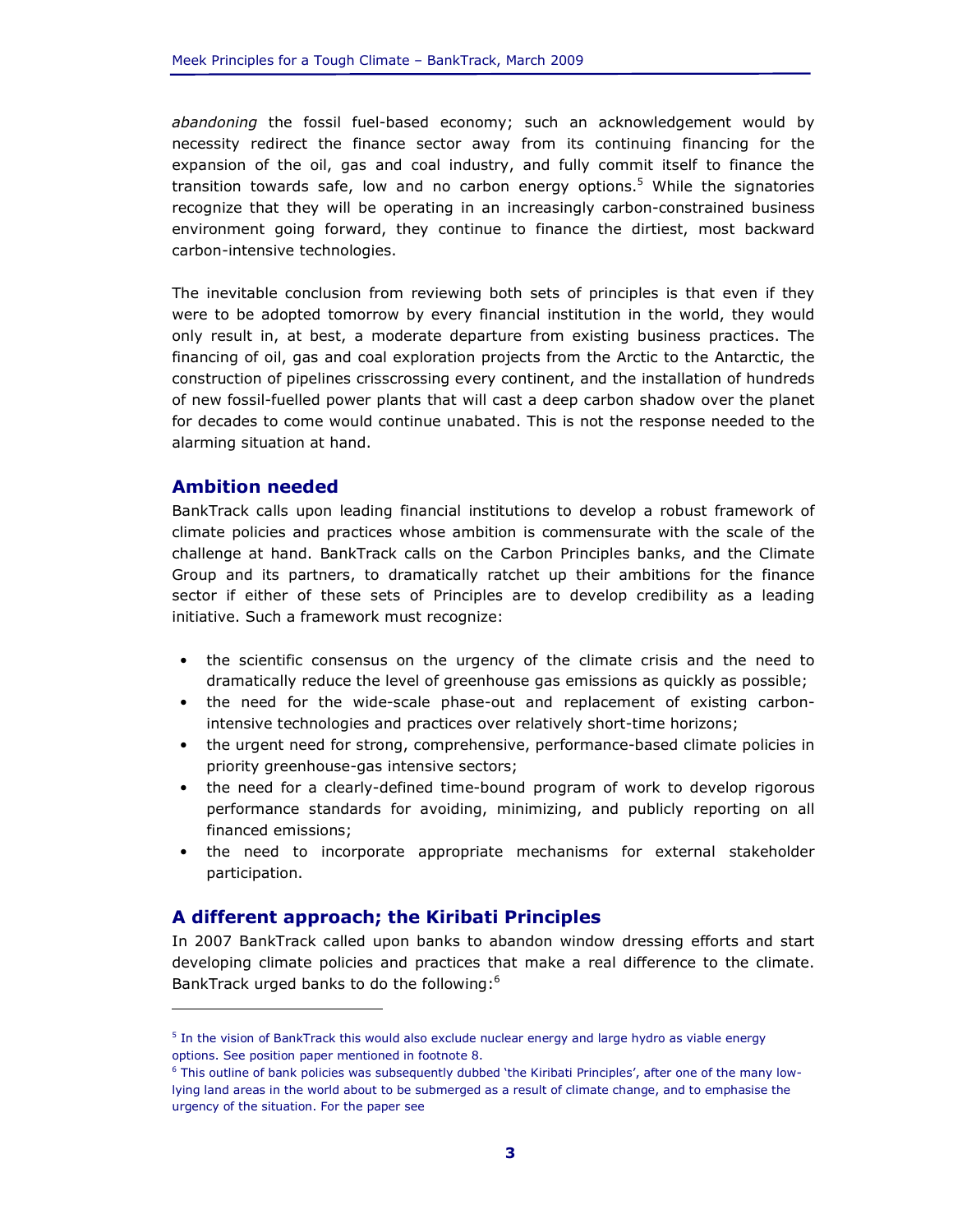**First,** banks must take steps to disentangle themselves from activities and projects that substantially contribute to climate change. Towards this end, they should:

- Phase out their support for all new coal, oil and gas extraction and delivery projects;
- Phase out their support for all new coal-fired power plants;
- Phase out their support for the most harmful practices in other Greenhouse Gas (GHG)-intensive sectors;

**Second,** banks should minimize the extent to which their remaining lending activities and investments contribute to climate change. Towards this end, they should:

- Assess and report on the GHG emissions associated with all their loans, investments and other financial services (financed emissions); this to develop a baseline on which to base reduction targets;
- Establish portfolio and business-unit emissions reduction targets in line with what is considered necessary to stop climate change from unfolding, as based on current scientific consensus on climate stabilization;
- Develop a set of tools and policies that allow them to effectively address climate issues and reduce emissions across their full range of operations and services.

**Third,** banks should drastically increase their lending and support for the development and use of climate-friendly technologies and production processes. Accordingly, they should:

- Increase support for GHG emissions reduction technology, renewable energy production and energy efficiency in all business lines;
- Develop products and services to help retail customers address climate change.

#### **Engagement required**

The two annexes to this statement provide our detailed comments on the Carbon Principles and the Climate Principles as they are now formulated. They are submitted to the signatories in the spirit of fostering a debate between the finance sector and civil society groups -- such as BankTrack -- on how to make these principles, or another sufficiently ambitious standard truly deliver on combating climate change.<sup>7</sup>

Nijmegen, Netherlands March 2009

http://www.banktrack.org/download/a\_challenging\_climate\_what\_banks\_should\_do\_to\_combat\_climate\_ch ange/0\_0\_071212\_a\_challenging\_climate\_final.pdf

 $<sup>7</sup>$  Unfortunately, no such debate or indeed any consultation process has taken place during the drafting</sup> process of the Principles. This already cast doubt on the stated commitment of Carbon Principles signatories to "Engage with our customers, suppliers and wider society to seek opportunities for a low carbon economy".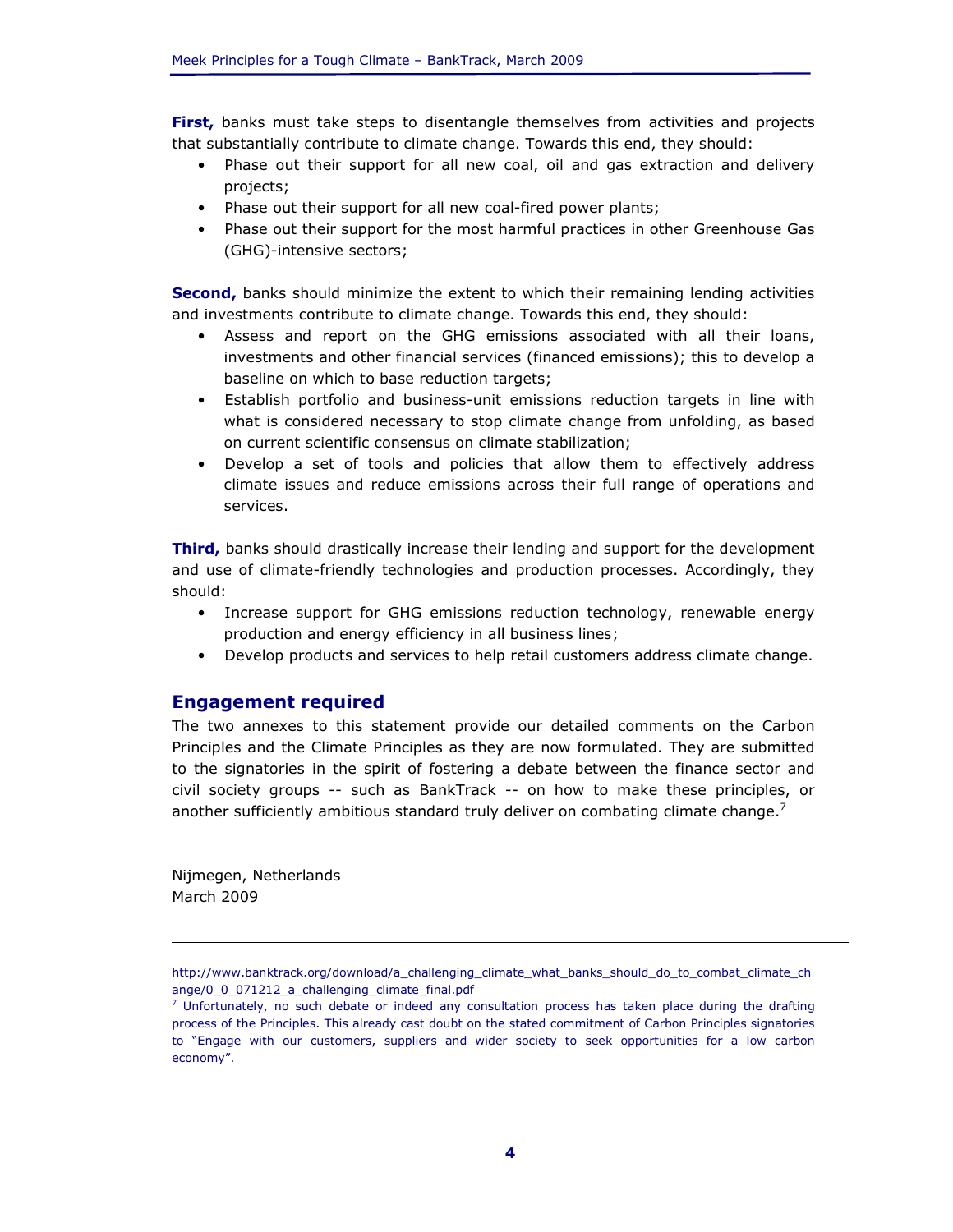# **Annex 1 Comments on the Climate Principles**

**BankTrack comments on the Climate Principles are included in original text in <b>blue** 

# **THE CLIMATE PRINCIPLES:**

**A framework for the finance sector** 

## **VISION**

 $\overline{a}$ 

There is international scientific consensus that greenhouse gas (GHG) emissions from human activities are a critical contributor to changes in the world's climate. Failure to reduce these emissions is likely to result in widespread, irreversible changes to the climate, which leading scientists and economists predict will have negative consequences for human society, the global economy and the world's natural systems.

*We agree with this statement as far as it goes. However, it fails to convey the urgency of the challenge and the growing consensus in the scientific community and the public that considerable action must be taken immediately to prevent the most dangerous impacts of global climate change. It also fails to reference commonly-accepted targets that can guide policy objectives --such as a stabilization pathway that takes us back to atmospheric levels of maximum 350 ppm of CO2 or that provides reasonable assurance of keeping global temperature increases below 1.5 degree Celsius.* 

In our capacity as advisors, lenders, investors and insurers, we are in a position to play a stewardship role by assisting the individuals, companies and projects we help finance, and clients that we offer insurance cover to, to understand and manage the risks, opportunities and adaptation needs relating to climate change. This stewardship role requires us to develop the expertise, products and services necessary to equip our clients and partners to address these challenges. We also recognise we must minimise our operational GHG emissions. We believe that climate change presents a series of risks and opportunities to which:

*Again, we agree with this statement as far as it goes. Financial institutions can play an important stewardship role in helping their clients minimize their climate impacts and risks. But collectively, the finance sector also serves as a critical "gatekeeper" function in determining who gets access to capital and on what terms. Financial institutions must also discharge this function in ways that are consistent with the urgency of the climate crisis. The Climate Principles should address this issue explicitly by specifying a set of technologies and activities that are too inherently dirty or risky to be responsibly supported.<sup>8</sup>*

1. Governments should respond by taking an integrated approach to energy and climate policy; setting targets for reducing carbon emissions and developing

<sup>&</sup>lt;sup>8</sup> Bank of America, for example, recently announced that it would phase out its support for companies that practice mountaintop removal coal mining.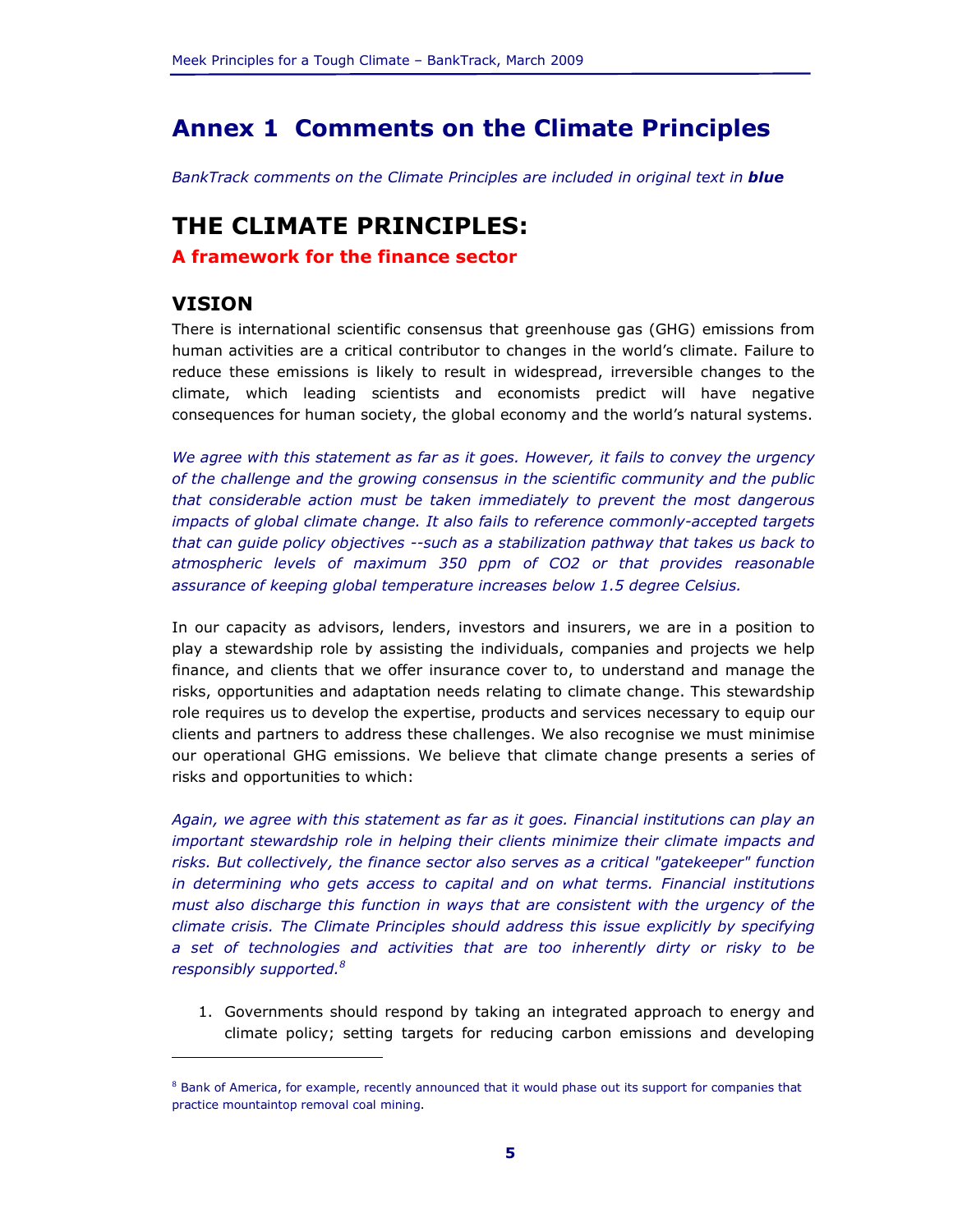mechanisms to support their achievement, giving due consideration to action recommended by leading global scientists to ensure GHG emissions in the atmosphere can be stabilised at safe levels.

- 2. Businesses should respond by understanding and managing their carbon and climate risks and seeking opportunities to support the transition to a low carbon economy; and,
- 3. Individuals should take responsibility and change their behaviour and purchasing decisions to reduce their personal carbon footprint.

*Once again, BankTrack does not disagree with this statement, but finds it lacking in vision and ambition. It understates the response to the climate crisis that society should expect from its business leaders. Surely, the business community must do more than "understand and manage risks" and "seek opportunities" to facilitate the transition to a low-carbon economy; Just like individuals they must change their behaviour and refrain from supporting activities that exacerbate the climate crisis or impede progress toward climate solutions.* 

The principles contained in this document set out our commitment to:

- 1. Minimise our operational carbon footprint;
- 2. Make business decisions that will reduce climate change risks and allow the development of climate-change related opportunities
- 3. Develop products and services that enable our customers to manage their climate change related risks and business opportunities;
- 4. Engage with our customers, suppliers and wider society to seek opportunities for a low carbon economy;
- 5. Support the development of sound energy and climate change policy; and,
- 6. Disclose progress against our commitment.

*It is not clear whether the "climate change risks" addressed in Point 2 include the risks that business decisions will have adverse climate impacts, or if it is intended only to refer to risks climate change may have for profitability and shareholder value. We think this point should be clarified to explicitly include a commitment to avoid support*  for the most greenhouse gas intensive technologies and activities, and to reduce the *carbon footprint of lending, investment and other financial services.* 

*We appreciate that signatory banks commit to minimise their operational carbon footprint but consider this in 2009 an absolute minimal commitment of every business, hardly worth mentioning.* 

We believe that taking a proactive approach to climate change will position us as a leading financial institution in a low carbon economy.

### **OUR ACHIEVEMENT**

**1.0 We have a robust low carbon strategy or position and are managing our operational carbon emissions**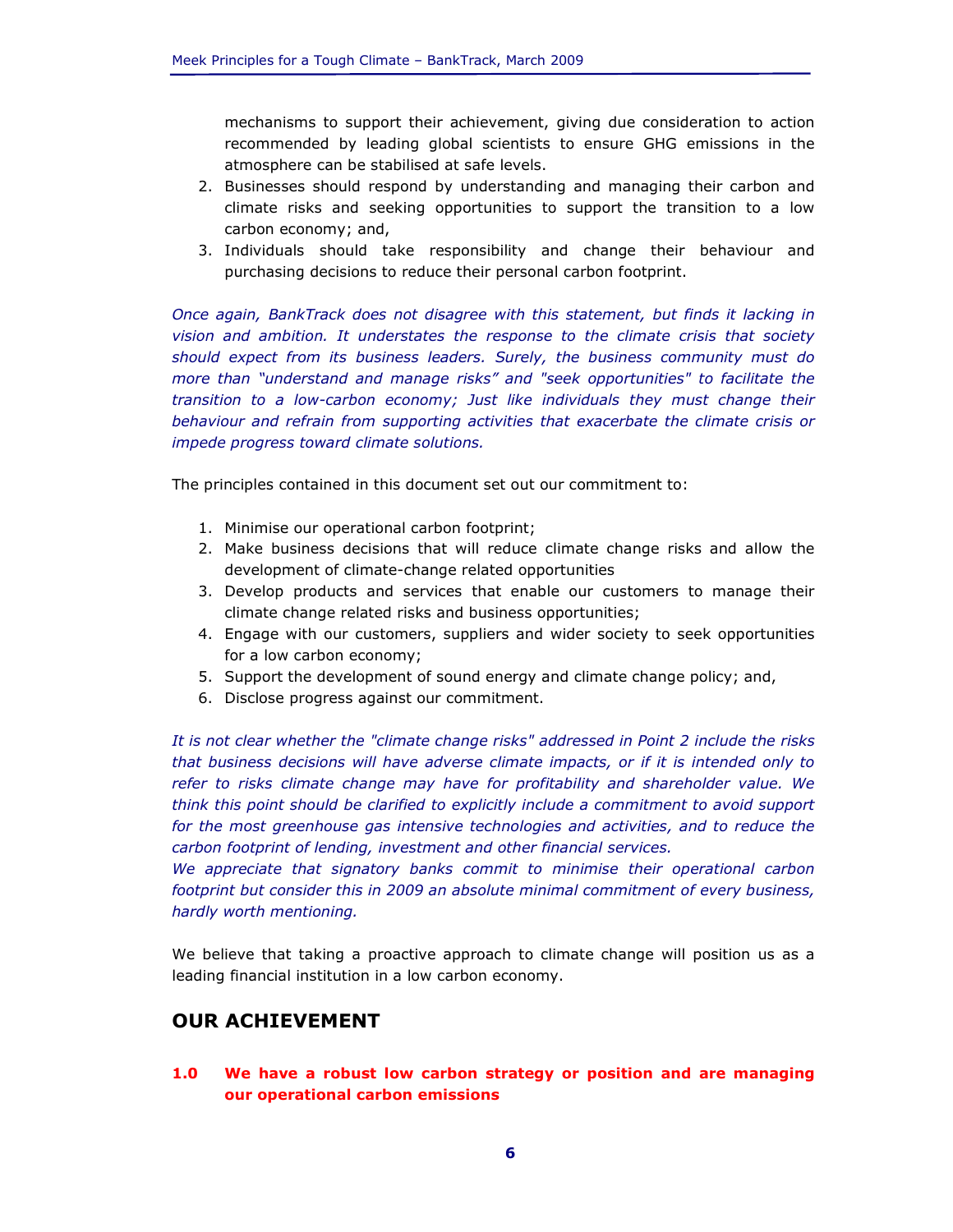- 1.1 We have issued a strategy or position that indicates how we undertake our business in a way that reduces the climate and operational carbon impact of our activities.
- 1.2 We have board level commitment for the strategy or position and a named senior executive who has responsibility for implementing it across our organisation and for ensuring that decisions taken are consistent with it. This executive has the necessary resources to meet the commitments contained in our strategy or position.
- 1.3 We have measured a significant proportion of our operational GHG emissions using an internationally recognised or equivalent domestic standard and we disclose this information.
- 1.4 We have issued clear and challenging, yet achievable, targets for making reductions in our operational GHG emissions.
- 1.5 We engage our employees on our commitment to addressing climate change and support them in playing an active role in meeting this commitment.

These initial steps demonstrate our commitment to addressing climate change and managing our own operational impacts. However, we recognise we must go further, as we have significant influence on the management of climate change risks and the opportunities for the development of a low carbon economy through the deployment of capital. We also commit to engaging with our customers, suppliers and wider society as appropriate to do this.

*BankTrack welcomes the signatory's commitment to reduce operational emissions from business operations. We are unclear, however, why these provisions are characterized as "achievements" while all of the other provisions are labelled as "commitments". One could interpret this distinction to imply that demonstrated action on direct operational emissions is the only concrete prerequisite for new membership, and that a mere commitment to act on other issues is sufficient. If that is the case, we feel that inappropriately prioritizes reducing direct, operational emissions over steps to reduce indirect, financed emissions.* 

*BankTrack appreciates that signatories recognise that they must go beyond operational emissions and acknowledge their influence over clients in managing climate risks. BankTrack believes however that the responsibility of banks goes beyond merely 'engaging as appropriate to do this' and must include action to reduce banks financed emissions.* 

#### **OUR COMMITMENT**

**2.0 We will develop commercially viable approaches to ensure climate and carbon issues are addressed where these apply to our business strategy and activities.** 

*While we understand the importance of seeking commercially viable approaches to deal with climate issues, the formulation above precludes any approaches that are deemed not commercially viable in the short term but that may nevertheless be*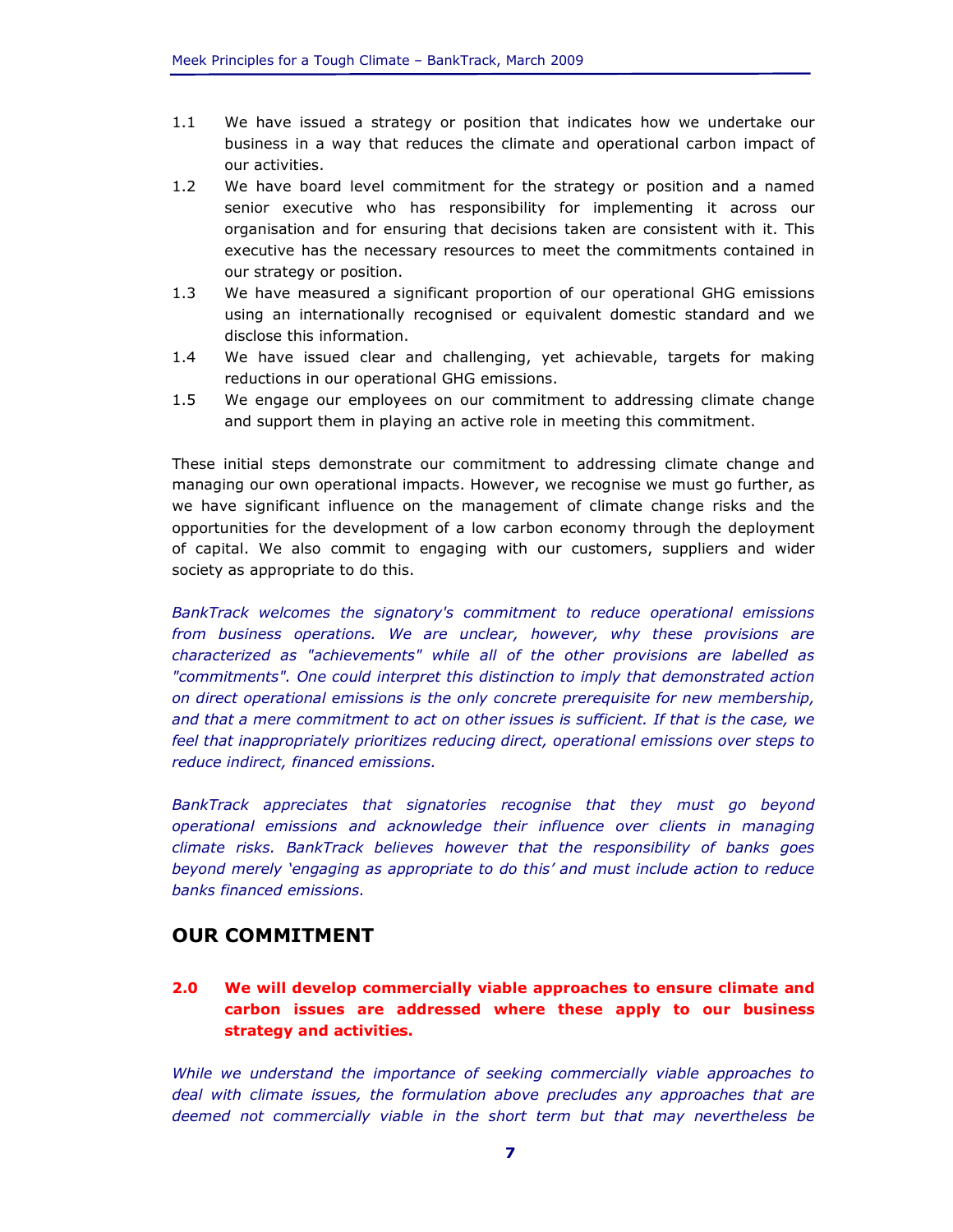*necessary to pursue for the greater good of society. It is out of the question that every necessary step that must be taken to combat climate change will also be commercially viable; solid principles will recognise the inherent tension between commercial and societal interests and provide guidance in dealing with these tensions.* 

#### **2.1 Research Activities**

2.1.1 We will incorporate climate and carbon issues into our research activities and, where relevant, will utilise the findings to develop products and services that benefit our customers and clients.

*We find this provision to be rather vague and aspirational. Further guidance should be provided regarding the kinds of climate-related research that signatories will pursue, and the products and services that they will seek to develop.* 

#### **2.2 Asset Management**

2.2.1 We will enable our analysts to incorporate carbon and climate risks and opportunities into their research and investment decisions where relevant.

*This commitment should be clarified and expanded. If it is intended to refer only to the risks to investments posed by climate change or regulatory interventions, it does little*  more than restate existing fiduciary duty to consider material risks in making *investment decisions.* 

If, on the other hand, it requires analysts to consider the climate impacts of their *investments, and presumably to weigh social costs and the economic costs of climate change against potential rates of return, then this commitment represents an important innovation that BankTrack fully supports. In doing so, the limits of this approach must be recognised: certain aggregate social costs, like a planetary catastrophe cannot be weighed against the rate of return of individual investments. Further elaboration on how analysts will be expected to integrate climate implications into their research and investment decisions is therefore welcome.* 

2.2.2 We will engage our clients to understand the carbon and climate change risks and opportunities relevant to them and we will develop products and services that support them in managing those risks and exploiting those opportunities.

*Again, this provision can be interpreted simply to restate common-sense business practice and fiduciary obligation. We would not have thought it necessary for signatories to make an additional commitment to understand their clients' needs and concerns and to develop products and services that are responsive to their clients' interests. Accordingly, we believe that this provision could be strengthened by a clearer articulation of best practices and benchmarks for evaluating performance. Furthermore, it could be improved by including a greater emphasis on client and bank responsibilities for minimizing and mitigating climate and carbon-related risks and impacts.*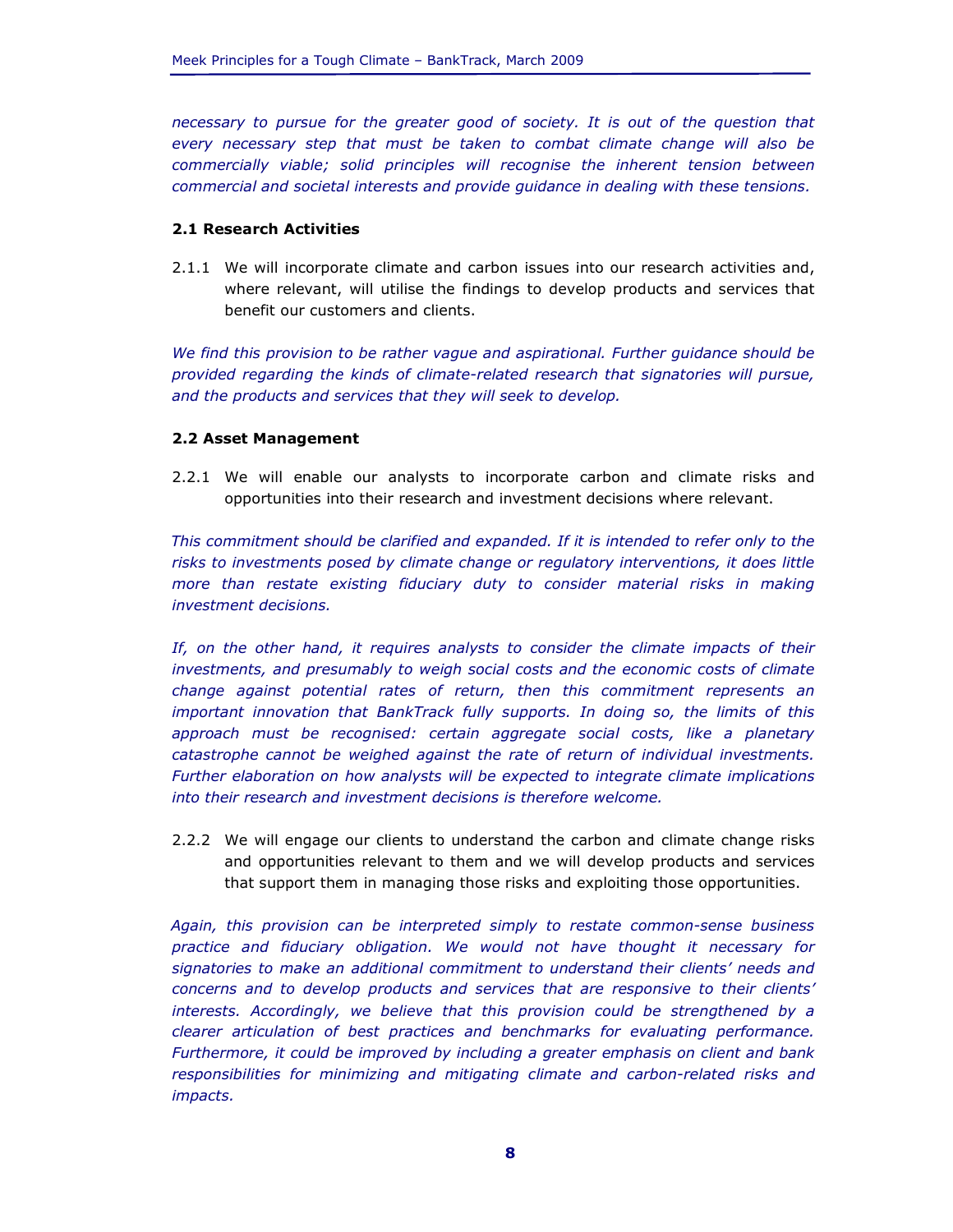2.2.3 Where consistent with our fiduciary responsibilities, we will engage with the companies our clients invest in to understand how they are minimising the risks and maximising the opportunities presented by climate change and climate policy. We will also encourage these companies to improve their governance and disclosure of climate risks and opportunities.

*Once again, this provision does not appear to require anything more than is already*  required by traditional fiduciary duty. It elides the critical questions of what kind of *engagement is expected under the principles, and what interventions signatories believe are actually precluded by their fiduciary responsibilities. Further clarification on the nature of his commitment and how it differs from existing obligations is therefore warranted.* 

*Overall, we think that this section on asset management fails to acknowledge the need to have clear reduction or exclusion policies based on climate and energy criteria. Such policies are essential to give credibility to shareholder activism practices and to avoid investment in false solutions to climate change (nuclear, biofuel, carbon capture and sequestration etc.)* 

*The section should also recognise the need to calculate and reduce financed emissions in the case of asset management.* 

#### **2.3 Retail Banking**

2.3.1 We will undertake research to understand:

1) The potential impacts of climate change and climate change policy for our customers;

2) The willingness of our customers to address these impacts;

3) The products and services that customers need to address these impacts and the barriers to addressing them;

4) The approaches needed to raise awareness of how our customers manage their GHG emissions and reduce their carbon footprint.

2.3.2 Based on our understanding of our customers, we will develop products, services and communication and engagement strategies to enable them to address potential impacts and reduce their carbon footprint.

*BankTrack welcomes initiatives to develop products and services that will assist customers to avoid, address, minimize, mitigate and adapt to climate change. While specialized products and services may serve important functions, climate considerations should not be relegated to niche markets; rather they should be integrated into the broadest possible range of products and services.* 

#### **2.4 Insurance and Reinsurance**

2.4.1 We will develop the necessary knowledge, skills and tools to assess carbon and climate risks associated with our transactions and the financial implications they have for our business.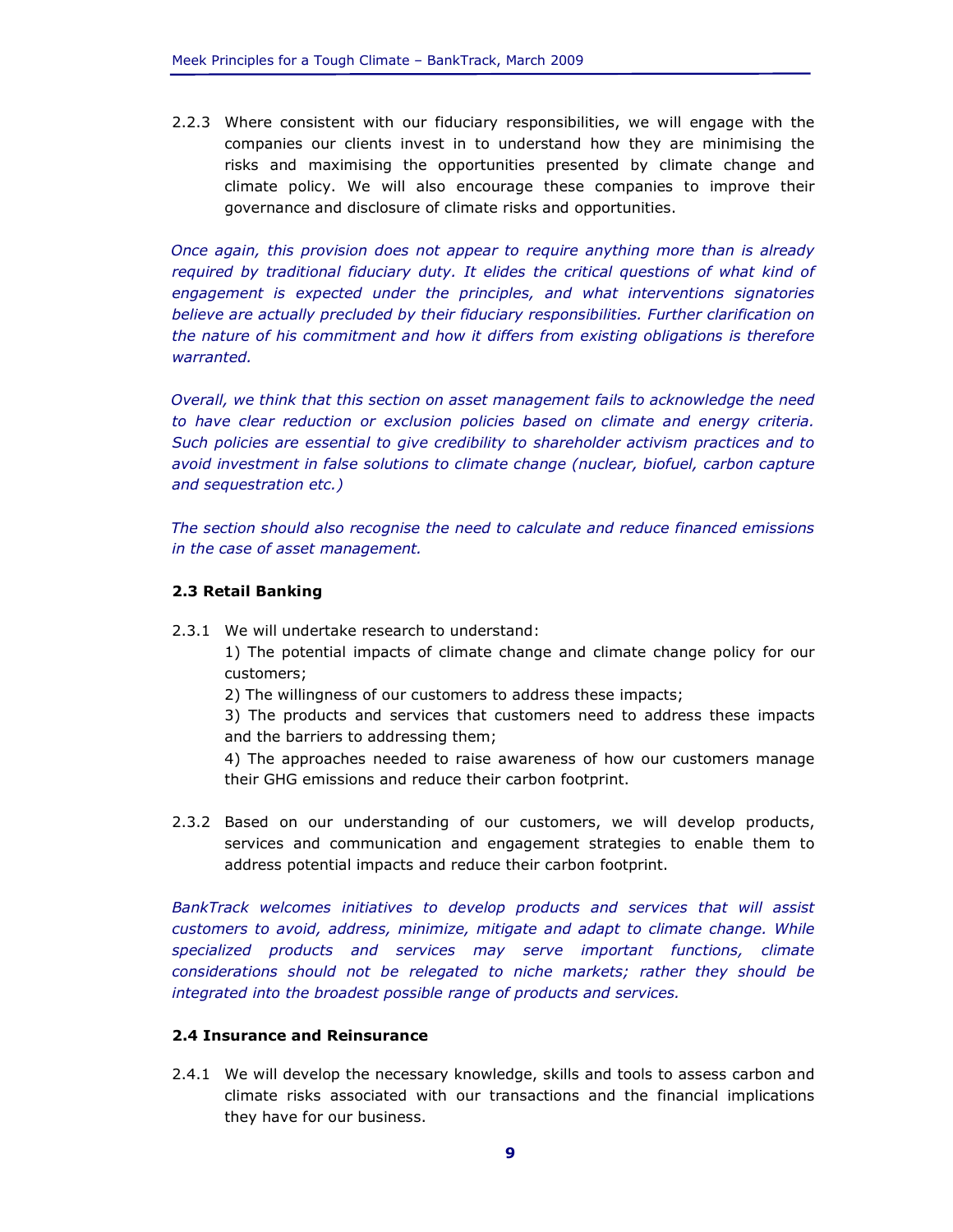- 2.4.2 We will develop risk assessment techniques to assist our clients to understand better and respond to climate change.
- 2.4.3 We will develop insurance products and services that encourage our customers to reduce their carbon and climate risks, assist the development and adoption of GHG mitigation technologies and strategies and take advantage of the carbon market.

*Paragraphs 2.4.1 and 2.4.2 may be interpreted to simply restate common-sense business practice and fiduciary obligation. For example, we would already expect insurance companies to integrate the risk of increased losses due to more extreme weather events into their risk assessment methodologies. Clarification regarding what else is expected of signatories would therefore be useful.* 

*Paragraph 2.4.3's commitment to "assist the development and adoption of GHG mitigation technologies" is more promising, but further clarification here would also be useful. Again, there must be inclusion of an emphasis on "avoiding" carbon emissions, including the development and adoption of "avoidance" technologies and strategies.* 

In addition, to meaningfully be called "Climate Principles", there must be some *principle involved that calls for clients to reduce not only their carbon and climate risk, but also to reduce their climate and carbon impacts. Furthermore, we are concerned that Paragraph 2.4.3 does not recognize the problem that certain products and services may create a moral hazard of facilitating greater investment in greenhouse gas intensive technologies. For example, instruments that might help the sponsors of a new coal-fired power plant "take advantage of the carbon market" may fit within this provision, but would obviously be counterproductive in terms of reducing carbon emissions. Signatories should agree not to develop or market such products.*

#### **2.5 Corporate Banking**

- 2.5.1 We will develop and implement a process to consistently assess the financial implications of carbon and climate risks relevant to our clients and will train employees to implement this assessment.
- 2.5.2 We will consider practical ways to assess the carbon and climate risks of our lending and investment activities. Where a feasible and relevant methodology can be found, we will develop and implement this approach.
- 2.5.3 We will engage our clients to understand the carbon and climate risks and opportunities associated with their business. This might include encouraging them to develop a strategy to manage these risks; to measure and disclosure their carbon footprint; and, to set meaningful targets to reduce carbon emissions.
- 2.5.4 We will develop financing solutions to facilitate investment in low carbon technologies and GHG reduction projects.

*Again, the meaning of "carbon and climate risks" needs to be clarified. It is not clear whether the phrase refers to "risks to climate change caused by the client," or "risks to the client caused by climate change." If it is the latter, paragraphs 2.5.1 and 2.5.2*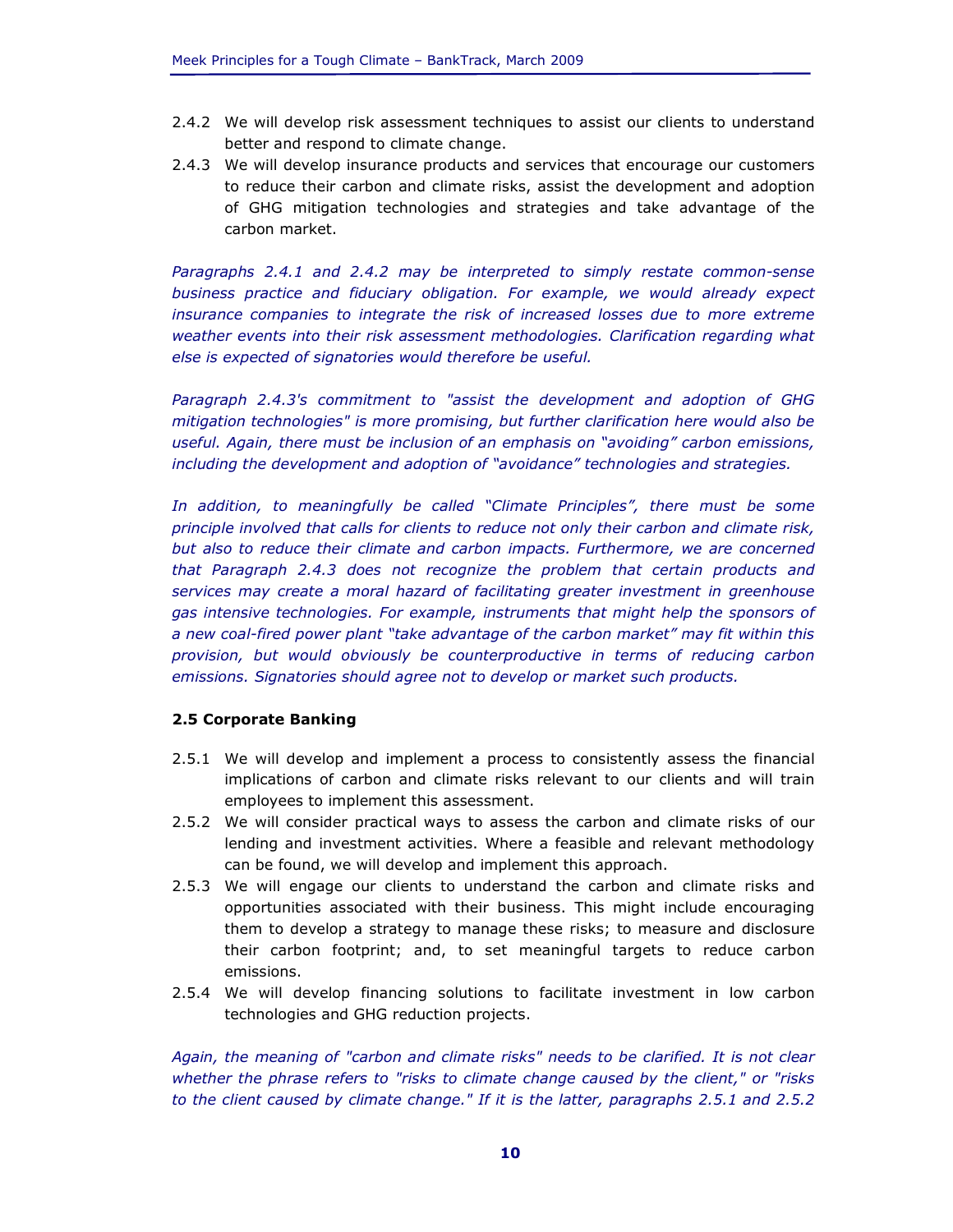*do little more than restate common sense business practices and existing fiduciary obligations. If it is the former, expectations and performance benchmarks must be developed and specified. BankTrack also believes that an active approach is required to develop and adopt common methodologies to account for financed emissions.* 

*Paragraph 2.5.3 raises the importance of having clients disclose and reduce their carbon footprints (though using very weak language such as 'this might include'). However, it falls well short of suggesting that support from the signatories should be conditioned on accomplishment of any meaningful carbon footprint performance standards. In the absence of such standards, compliance with paragraph 2.5.3 requires very little.* 

*This paragraph should be strengthened by requiring signatories to make a good faith effort to encourage their clients to at least adopt sectoral best practices for reporting avoiding and minimizing greenhouse gas emissions. It should also incorporate an exclusion list of activities that would render a company ineligible for support from signatory institutions.*

#### **2.6 Investment Banking & Markets**

2.6.1 *Corporate Advisory*

We will develop the knowledge, tools and skills necessary to advise our clients of the potential financial implications of carbon and climate risks and opportunities associated with their business transactions.

2.6.2 *Structured Lending & Venture Capital* We will develop viable financing solutions to facilitate investment in low carbon technologies and GHG reduction projects.

*Paragraphs 2.6.1 and 2.6.2 simply restate common sense practices for assisting clients and remaining competitive in a climate-constrained business environment.* 

*Paragraph 2.6.2 should require signatories to develop a priority strategy for investments in low carbon and GHG reduction projects.* 

*As with corporate banking, these provisions should be amended to incorporate an exclusion list of activities that would render a company ineligible for support from signatory institutions and set performance targets reducing the GHG intensity of financing.* 

#### 2.6.3 *Trading*

We will develop expertise to support emissions trading, weather derivatives, renewable energy credits and other climate related commodities, and look for ways to play a constructive role in promoting these.

*Paragraph 2.6.3 seems to assume that these trading schemes and instruments will develop in ways that are socially beneficial and will improve our ability to manage climate change by creating new incentive structures and reducing the economic costs*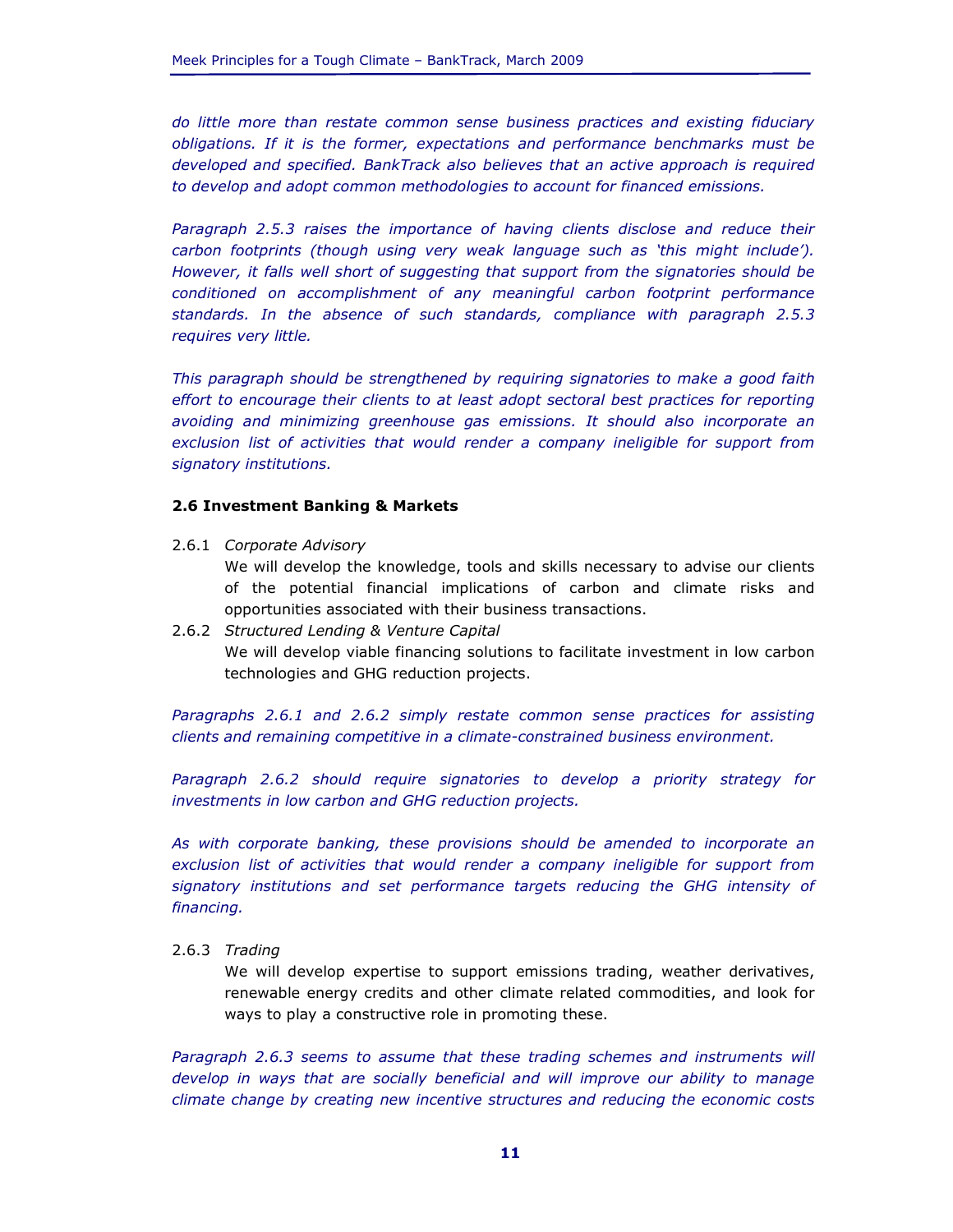*of mitigation efforts. However, the way in which cap-and-trade schemes have been structured so far, and initial experiences with carbon trading, have proven that this assumption is very problematic.* 

*For example, the widespread reliance and use of offsets has allowed business-as-usual emissions levels to continue, while delaying incentives to make needed, immediate investments in new technologies and infrastructure. In addition, the offset market, especially in Clean Development Mechanism projects, have become increasingly problematic. After years of experience, it is now clear that it is impossible to reliably prove that offsets are additional, leading to real GHG emission reductions. Moreover, too many offset projects have created unacceptably high environmental, social and human rights impacts.* 

*Another major flaw which has been exposed in carbon trading schemes relates to the windfall profits that many companies "earned" due to the give-away of emissions permits during the earlier phases of the EU Emissions Trading Scheme. More recently, companies that have cut production due to the economic downturn have cashed in some Euro 1 billion of emissions permits, resulting in a collapse in carbon prices. Using carbon credits as a source of easy cash has no positive impact on, and in fact inhibits real action on climate change.* 

*Finally, carbon trading is impossible to regulate on every level. The offset market faces insurmountable challenges with verification, including problems relating to additionality and leakage. The primary market for carbon trading is beset with current*  and potential difficulties, such as the problem of windfall profits, and concerns relating *to the transparency of over-the-counter derivatives trading. The secondary carbon market, which will eventually dwarf primary markets, will be dominated by speculative investors, paving the way for the kinds of financial innovation that can be become excessively risky in bubble economy. As the current economic crisis has demonstrated, the "originate-and-distribute" model creates deep interlinkages between financial markets, and a potential collapse in the carbon markets would have severe environmental and financial consequences.<sup>9</sup>*

*Given the above, BankTrack thinks that banks should not assume 'trading' to be part of the solution. Instead, they should focus their attention on other activities which will more demonstrably lead to real reductions in carbon emissions.* 

#### **2.7 Project Finance**

 $\overline{a}$ 

For projects that release or are likely to release 100,000 tons CO<sub>2</sub> equivalent per year (aggregate emissions of direct sources and indirect sources associated with purchased electricity for own consumption), except where justified deviation is provided, we will request the client to:

<sup>&</sup>lt;sup>9</sup> See the recent report of FoE US `Subprime Carbon? Re-thinking the World's Largest New Derivatives Market', available on BankTrack website; publications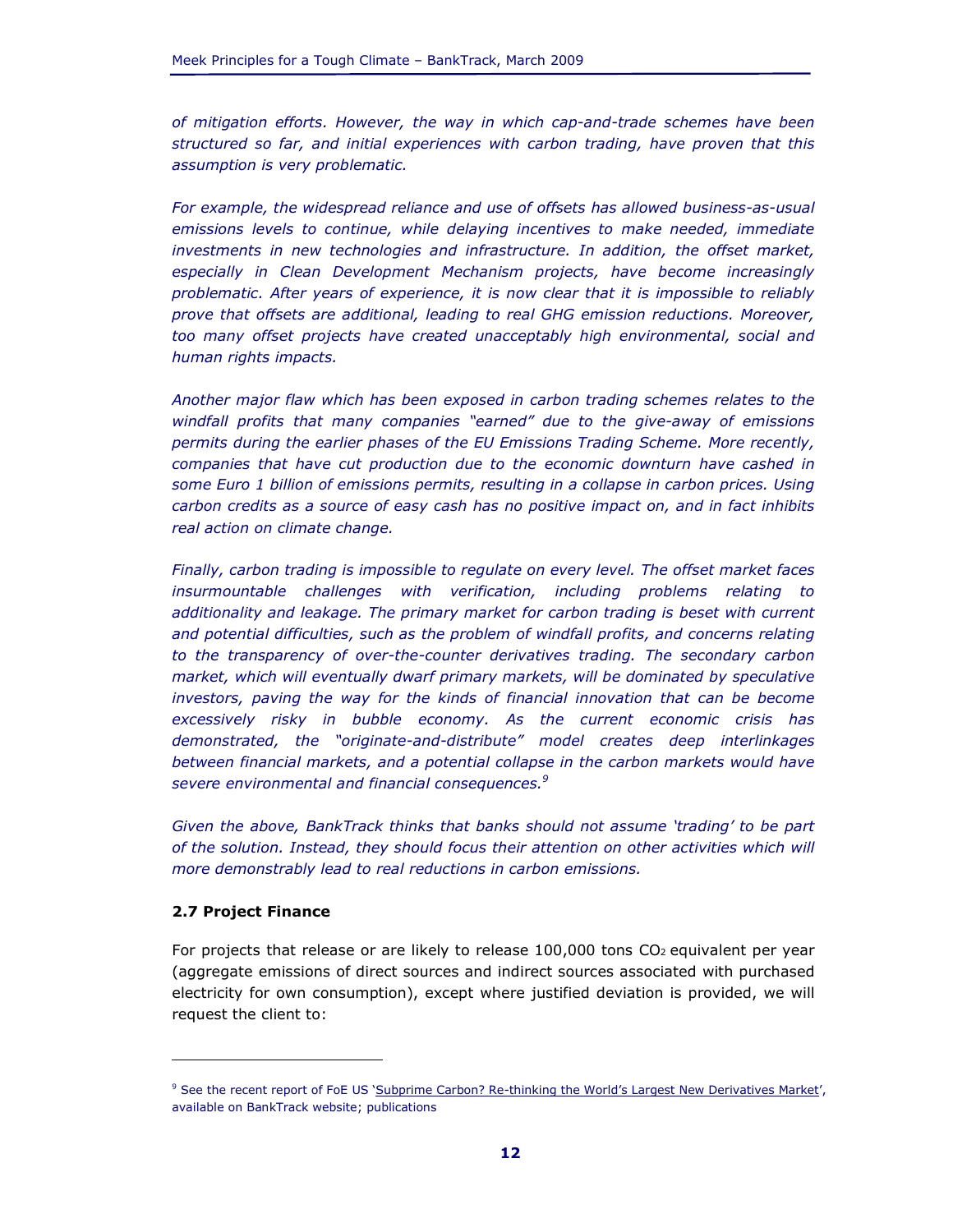*Project finance is not the only source of financing for projects. Adequate principles should apply to any lending with known use of proceeds as well as corporate financing to single purpose companies that are failing to control carbon emissions.* 

*The minimum threshold of 100,000 tons of CO2 equivalent used in this section is too high. Substantial emissions reductions can be achieved from lower emitting projects. Given the severity of the global climate crisis, we recommend that this threshold figure be modified downwards.<sup>10</sup>*

- 2.7.1 Seek opportunities to reduce project-related GHG emissions in a manner appropriate to the nature and scale of project operations and impacts.
- 2.7.2 Quantify and disclose direct GHG emissions and indirect GHG emissions associated with the offsite production of power used by the project.
- 2.7.3 Monitor and report GHG emissions annually in accordance with internationallyrecognised methodologies.
- 2.7.4 Evaluate technically and financially feasible options to reduce or offset projectrelated GHG emissions during the design and operation of the project.

*This section also fails to recognize that certain projects are so dirty or greenhouse gas intensive that they are fundamentally incompatible with responsible climate stewardship, and should not be financed by institutions that aspire to a leadership role on climate issues. Under this section, even the dirtiest projects such as unconventional oil development and mountaintop removal coal mining apparently would still be eligible for support if their proponents evaluate marginal process improvements and report on emissions. This is incrementalism ad absurdum, and essentially indistinguishable from business as usual.* 

BankTrack believes that the Climate Principles should therefore exclude at least all *new coal, oil and gas extraction and delivery projects and all new coal-fired power plants.<sup>11</sup> The section -– or an annex -- should either (1) specifically exclude the most*  harmful existing and emerging practices in other GHG-intensive sectors, or (2) *articulate a set of best practices in each sector that will be prerequisites for financing. These standards should then tighten over time.* 

*In addition, the emphasis only on quantifying and disclosing, and monitoring and reporting project-specific GHG emissions neglects the need to seek net reductions in GHG emissions at both the project and corporate levels. For example, in the Carbon Principles, the signatories look for commitments "at the corporate or project level to reduce net greenhouse gas emissions within specific timetables or for new capacity, making a commitment not to increase net emissions." A similar requirement should be included in this section.* 

*As stated above, these provisions should not only apply to strict project finance but to any lending in which the specific use of the proceeds can be identified.* 

<sup>&</sup>lt;sup>10</sup> We note for example that the EBRD has adopted a minimum of 20.000 tons.

 $11$  We refer to the BankTrack position paper for a comprehensive list. See footnote 6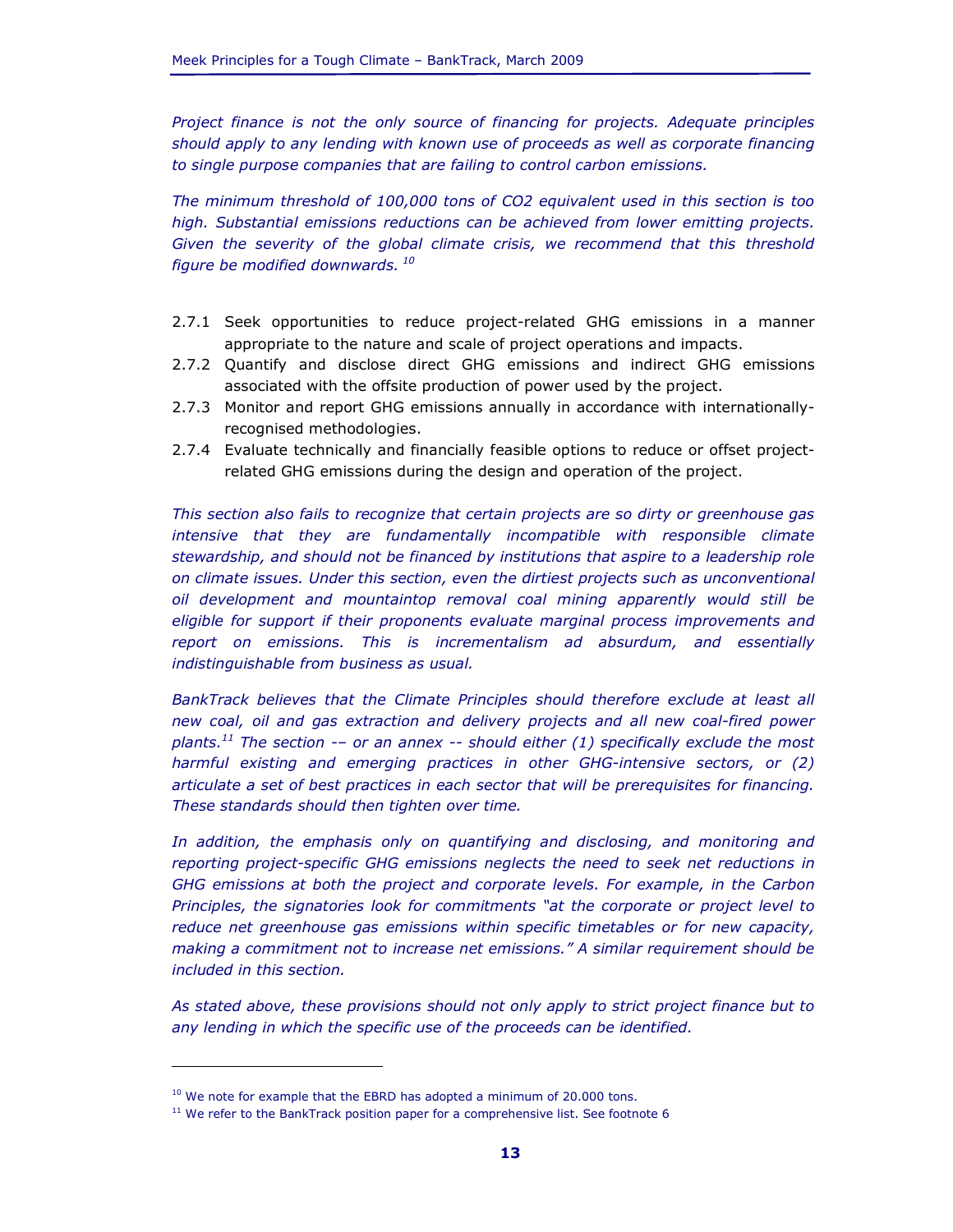#### **3. We will engage others to support the growth of a low carbon economy, where consistent with our corporate policies on public engagement**

- 3.1 We will disseminate information through our network of customers, suppliers, staff and other stakeholders to raise awareness about climate change and the opportunities for reducing GHG emissions.
- 3.2 We will engage our significant suppliers on climate change issues and work with them to enable us to reduce GHG emissions throughout our supply chain.
- 3.3 We recognise that tackling climate change cannot be solved through voluntary action alone and we support the adoption of effective and efficient regulation and policy to reduce GHG emissions. Such support may include engaging policy makers and/or key stakeholders on an individual basis or through relevant industry and multi-stakeholder initiatives.

*This section could be strengthened through recognition of the scientific imperative of the need for stringent and immediate reduction of greenhouse gas emissions, and a pledge to support public policy that is consistent with that scientific imperative.* 

## **DISCLOSURE REQUIREMENTS**

## **SECTION 1.0 of the Climate Principles**

#### **The Climate Principle Achievement Public Disclosure Requirement**

- **1.1** We have issued a strategy or position that indicates how we undertake our business in a way that reduces the climate and operational carbon impact of our activities.
	- Climate change strategy or position that outlines how the organization is addressing the relevant items covered by the Principles
- **1.2** We have board level commitment for the strategy or position and a named senior executive who has responsibility for implementing it across our organization and for ensuring that decisions taken are consistent with it. This executive has the necessary resources to meet the commitments contained in our strategy or position.
	- Named senior executive responsible for the organization's strategy or position
	- Overview indicating responsibilities for implementing the strategy or position and for achieving targets set by the organization
	- Overview of how climate change issues are managed across the business
- **1.3** We have measured a significant proportion of our operational GHG emissions using an internationally recognized or equivalent domestic standard and we disclose this information.
	- Operational GHG emissions
	- Reduction targets, revisions thereof and timeframes
	- Annual reporting of progress towards targets
	- GHG footprint is verified by an independent party (e.g. external auditors)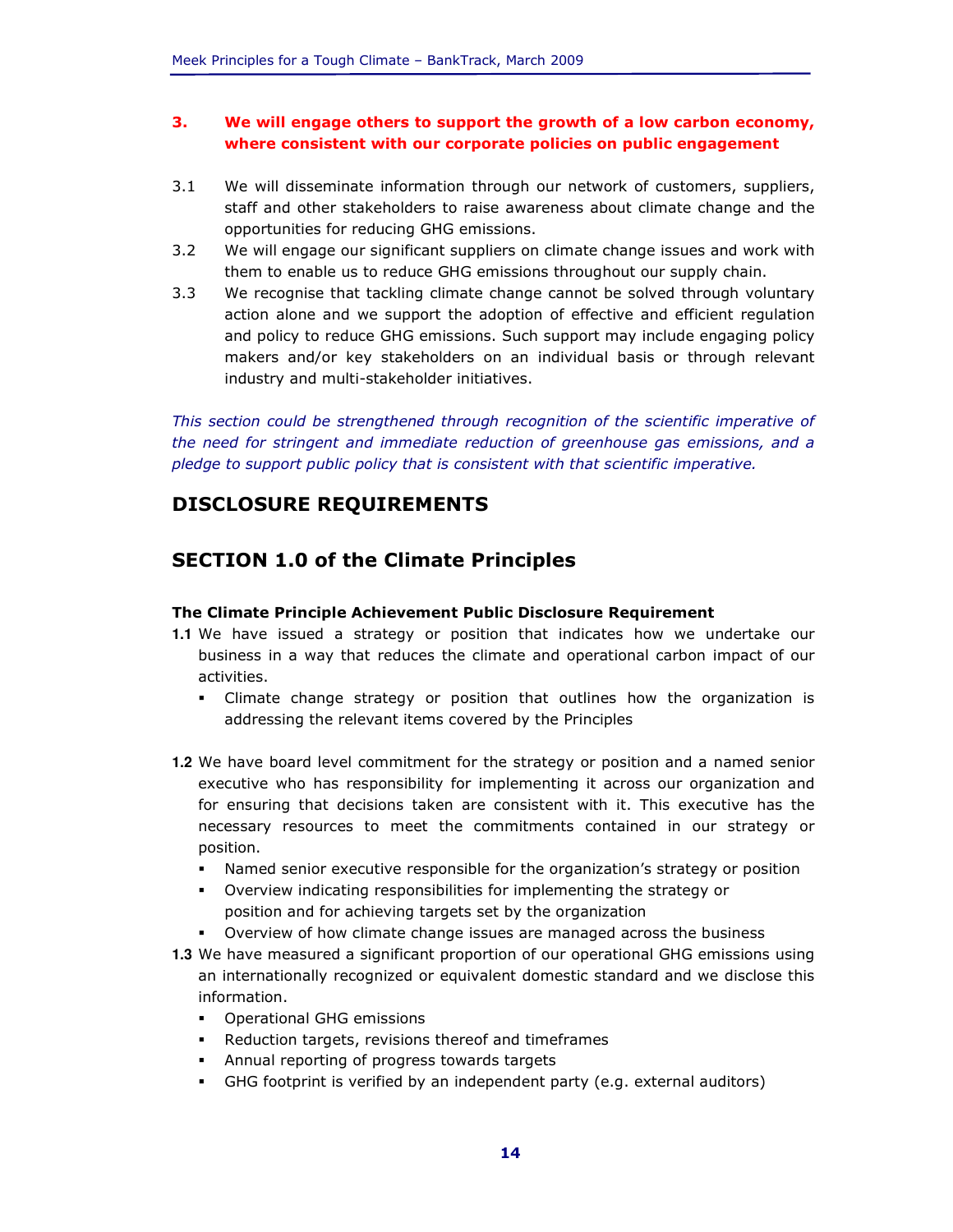- **1.4** We have issued clear and challenging, yet achievable, targets for making reductions in our operational GHG emissions.
	- Quantitative and qualitative targets for reducing operational GHG emissions.

**1.5** We engage our employees on our commitment to addressing climate change and support them in playing an active role in meeting this commitment.

- Employee awareness raising and/or training programme and methods to assess success of that process
- Approaches used to support employees take action on climate change at work and/or at home

## **SECTION 2.0 & 3.0 of the Climate Principles**

- 1 All financial institutions adopting the Principles are required to disclose what has been achieved on all aspects of the Principles applicable to their business activities.
- 2 Where financial institutions have not fully implemented the relevant requirements, they will be encouraged to disclose a timeframe for achieving full implementation.
- 3 Information should be disclosed on an annual basis.
- 4 The Climate Group will review disclosure against the Principles on an annual basis using publicly available information, (eg. Carbon Disclosure Project response, Corporate Reports and website).
- 5 The Climate Group will develop a framework for reviewing disclosure and for identifying emerging consistent and best practice which will be agreed by the group of adopting organizations.

*These reporting requirements are useful as far as they go. However, they do not provide an adequate basis to assess the performance of the Climate Principle signatories in reducing their financed emissions.* 

*BankTrack believes that it is essential that the signatories measure and report on GHG emissions associated with all their loans, investments, and other financial services. They should also establish and disclose portfolio and business-unit emissions reduction targets consistent with current science on climate stabilization, and report on progress in achieving those objectives.* 

*Furthermore, the Climate Group and the signatories should work to establish, and publicly share, consistent methodologies for measuring financed emissions and tracking and reporting on efforts to reduce these emissions over time.*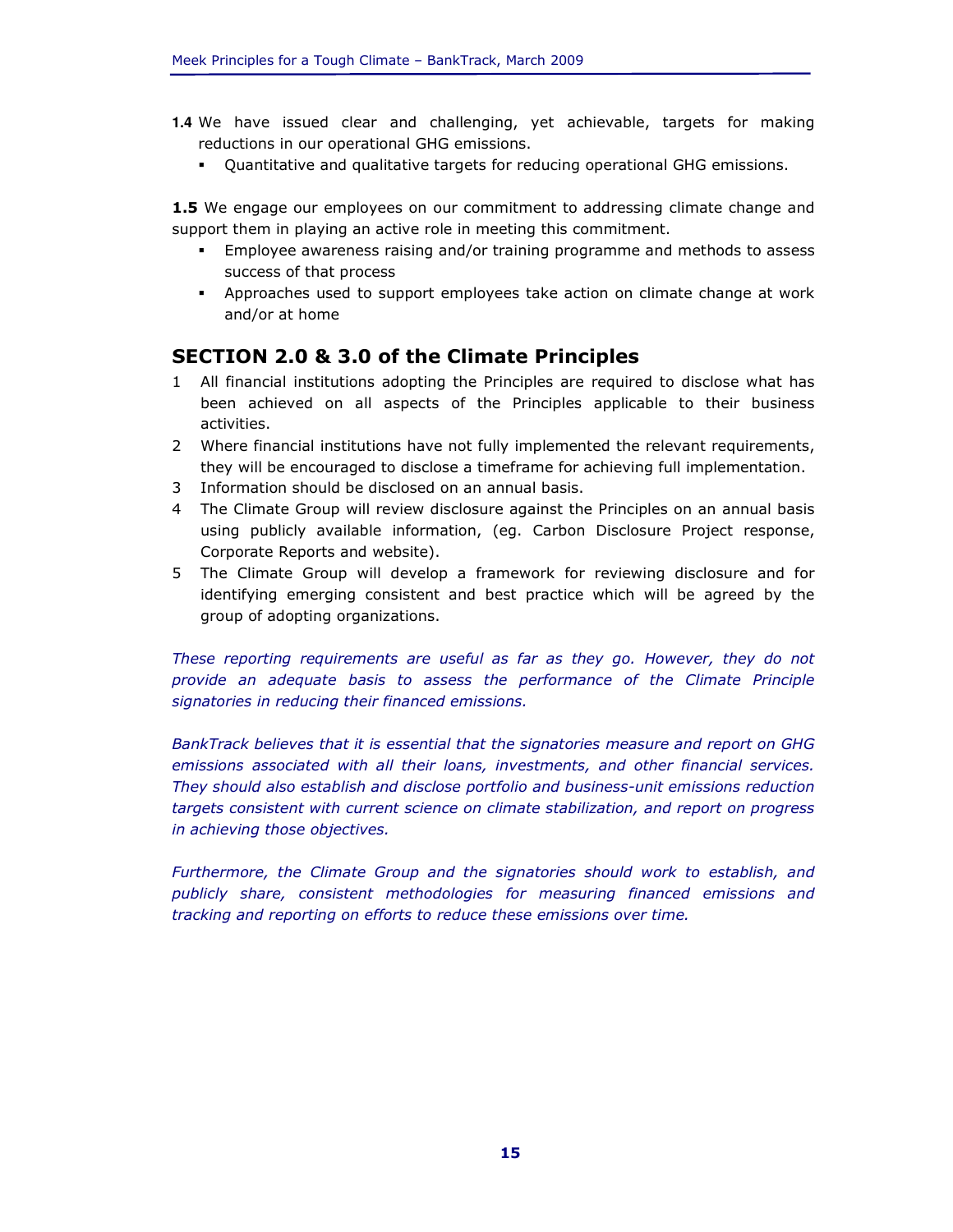# **Annex 2 Comments on the Carbon Principles**

*BankTrack comments are included in original text in blue. This critique focuses on the Carbon Principles itself, not on the due diligence process that is also part of the principles.<sup>12</sup>*

#### **The Carbon Principles**

#### **The Intent**

 $\overline{a}$ 

We the adopting financial institutions have come together to advance a set of principles for meeting energy needs in the United States (US) that balance cost, reliability and greenhouse gas (GHG) concerns.<sup>13</sup> The principles focus on a portfolio approach that includes efficiency, renewable and low carbon power sources, as well as centralized generation sources in light of concerns regarding the impact of GHG emissions while recognizing the need to provide reliable power at a reasonable cost to consumers. The Carbon Principles ("the Principles") represent the first time that financial institutions, advised by their clients and environmental advocacy groups, have jointly committed to advance a consistent approach to the issue of climate change in the US electric power industry.

We advance these Principles to create an industry best practice for the evaluation of options to meet the electric power needs of the US in an environmentally responsible and cost effective manner. When evaluating the financing of new fossil fuel generation we will be guided by the Principles and employ the accompanying Enhanced Environmental Diligence Process (the "Enhanced Diligence Process") to assess project economics and financing parameters related to the uncertainties around current climate change policy in the US. The Enhanced Diligence Process will evaluate the ability of the proposed financing to meet financial requirements under a range of potential GHG emissions assumptions and parameters. These assumptions will include policies regarding  $CO<sub>2</sub>$ emission controls and potential future  $CO<sub>2</sub>$  emissions costs as well as the costs and feasibility of mitigating technologies or other mechanisms. Due to the uncertainties around many of these factors, the Enhanced Diligence Process will encourage consideration of assumptions that err on the side of caution until more clarity on these issues is available to developers, lenders and investors. Financial institutions that adopt the Principles will implement them with the accompanying Enhanced Diligence Process, while consulting with environmental groups and energy companies.

*This approach explicitly focuses on regulatory risks associated with potential government interventions to mitigate climate change. As such, it simply restates common sense business practices and existing fiduciary obligations. It does not necessarily address the increased risks to climate stability, or the impediments to*

<sup>12</sup> See http://www.carbonprinciples.org/documents/Carbon%20Principles%20Diligence%20Final.pdf

<sup>&</sup>lt;sup>13</sup> We consider all Greenhouse gases but refer to CO2 which is the most significant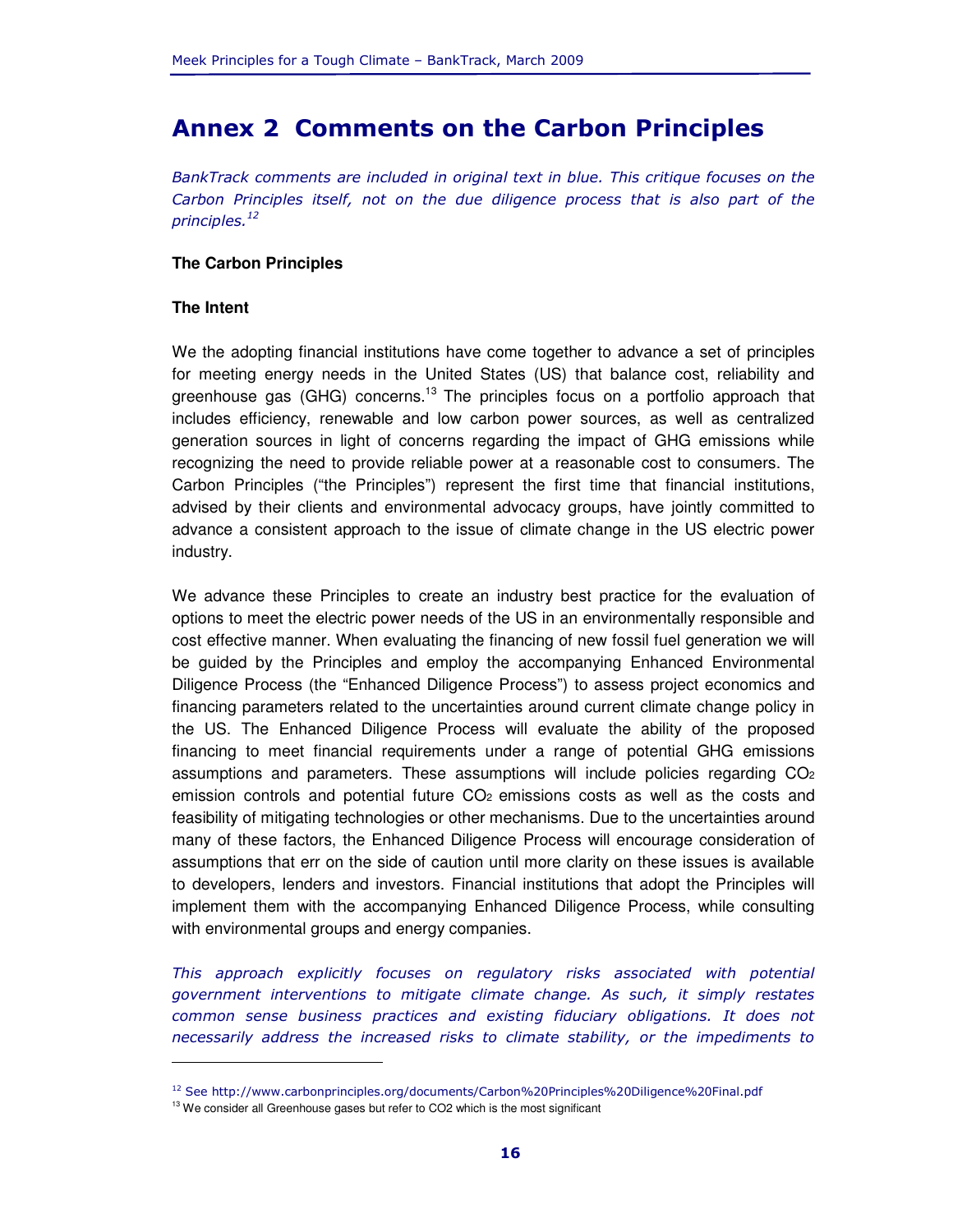*more climate friendly energy solutions that may be created by the project.* 

*Moreover, the Carbon principles are a process standard, not a performance standard. Therefore, banks have made no commitment one way or the other in terms of their ongoing financing of new conventional coal fired power plants. In fact, financing for construction of a number of new conventional coal fired power plants in the US from Carbon Principle signatories has occurred since the Carbon Principles have come into effect.* 

*While an initial focus on the United States may have been justified, BankTrack*  believes that the Carbon Principles should be expanded to include potential new coal *fired power finance in any jurisdiction.*

#### **The Carbon Principles**

*Energy efficiency.* An effective way to limit  $CO<sub>2</sub>$  emissions is to not produce them. We will encourage clients to invest in cost-effective demand reduction, taking into consideration the potential value of avoided  $CO<sub>2</sub>$  emissions. We will also encourage regulatory and legislative changes that increase efficiency in electricity consumption including the removal of barriers to investment in cost-effective demand reduction. We will consider demand reduction caused by increased energy efficiency (or other means) as part of the Enhanced Diligence Process and assess its impact on proposed financings of new fossil fuel generation.

*We agree that energy efficiency measures are critical to solving the climate change crisis. The Carbon Principles should more explicitly prioritize energy efficiency and demand reduction measures as the preferred solution for satisfying energy demand,*  and consider investment in increased production capacity only where demand *reduction alternatives are shown to be inadequate to meet energy needs.* 

*While it is understandable in this context that emphasis is placed upon the 'cost effectiveness' of investments, we note that this may lead to the obstruction of a energy shift that may not be cost effective in short term, conventional terms but nevertheless necessary from the perspective of avoiding a global climate catastrophe.* 

Renewable and low carbon energy technologies. Renewable energy and low carbon distributed energy technologies hold considerable promise for meeting the electricity needs of the US while also leveraging American technology and creating jobs. We will encourage clients to invest in cost-effective renewables, fuel cells and other low carbon technologies, taking into consideration the potential value of avoided  $CO<sub>2</sub>$  emissions

We will also support legislative and regulatory changes that remove barriers to, and promote such investments (including related investments in infrastructure and equipment needed to support the connection of renewable sources to the system). We will consider production increases from renewable and low carbon generation as part of the Enhanced Diligence Process and assess their impact on proposed financings of new fossil fuel generation.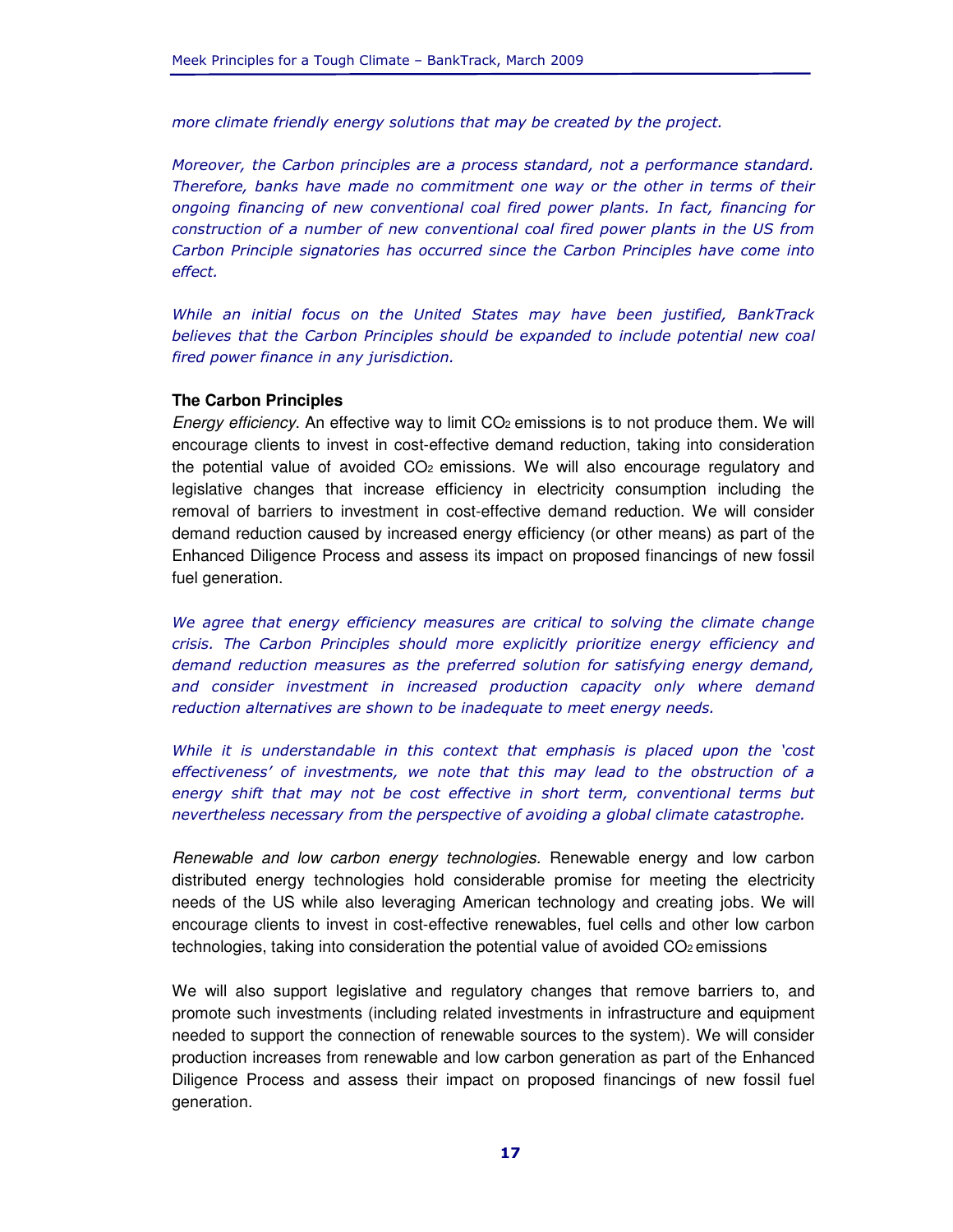Conventional or Advanced generation. In addition to cost effective energy efficiency, renewables and low carbon generation, we believe investments in other generating technologies likely will be needed to supply reliable electric power to the US market. This may include power from natural gas, coal and nuclear<sup>14</sup> technologies. Due to evolving climate policy, investing in CO2-emitting fossil fuel generation entails uncertain financial, regulatory and environmental liability risks. It is the purpose of the Enhanced Diligence Process to assess and reflect these risks in the financing considerations for fossil fuel generation. We will encourage regulatory and legislative changes that facilitate carbon mitigation technologies such as carbon capture and storage (CCS) to further reduce  $CO<sub>2</sub>$ emissions from the electric sector.

New fossil fuel generation constructed with conventional technology, if not accompanied by mitigation measures, will increase the emission of  $CO<sub>2</sub>$  into the atmosphere at a time when federal and state level emissions controls seem likely and, in some regions of the country, are already mandated. An important aspect of the Enhanced Diligence Process will be to evaluate the mitigation strategy and plan of the developer to address the risks posed by the increased CO2 emissions from new sources when future emissions controls are uncertain. For projects proposed in jurisdictions that already have controls on emissions in place, the developer will need to show how the new generation will be consistent with the existing rules and potential changes going forward. However, in the absence of regional or federal regulations, the development plan will need to account for the added risks due to the uncertainties around future emissions limits.

*This approach fails to recognize that certain projects are so dirty, greenhouse gas intensive that they are fundamentally incompatible with responsible climate stewardship, and should not be financed at all. BankTrack is therefore opposed to financing for new nuclear power facilities due to their high costs, long-term radioactive waste management, risk of accidents and potential to contribute to nuclear weapons proliferation.* 

*BankTrack believes that when the costs of carbon capture and storage (CCS) for coal power are internalized into financial analysis, as well as the other high social and environmental costs associated with coal mining, transportation and use, that renewable energy and energy efficiency offer much better and more profitable investment opportunities than CCS while meeting energy service needs.* 

*Every plausible greenhouse gas emission reduction strategy includes dramatic reductions in reliance on coal. Yet coal generation is not excluded from financing under the Carbon Principles and their Enhanced Diligence Process. The Carbon Principles should therefore be amended to include an exclusion list of the dirtiest power sources --including new coal generation-- and performance benchmarks for other types of projects to ensure that they meet best practice standards.* 

<sup>&</sup>lt;sup>14</sup> It is recognized that nuclear plants carry a host of risks that financial institutions must consider, but which are outside the scope of these principles.